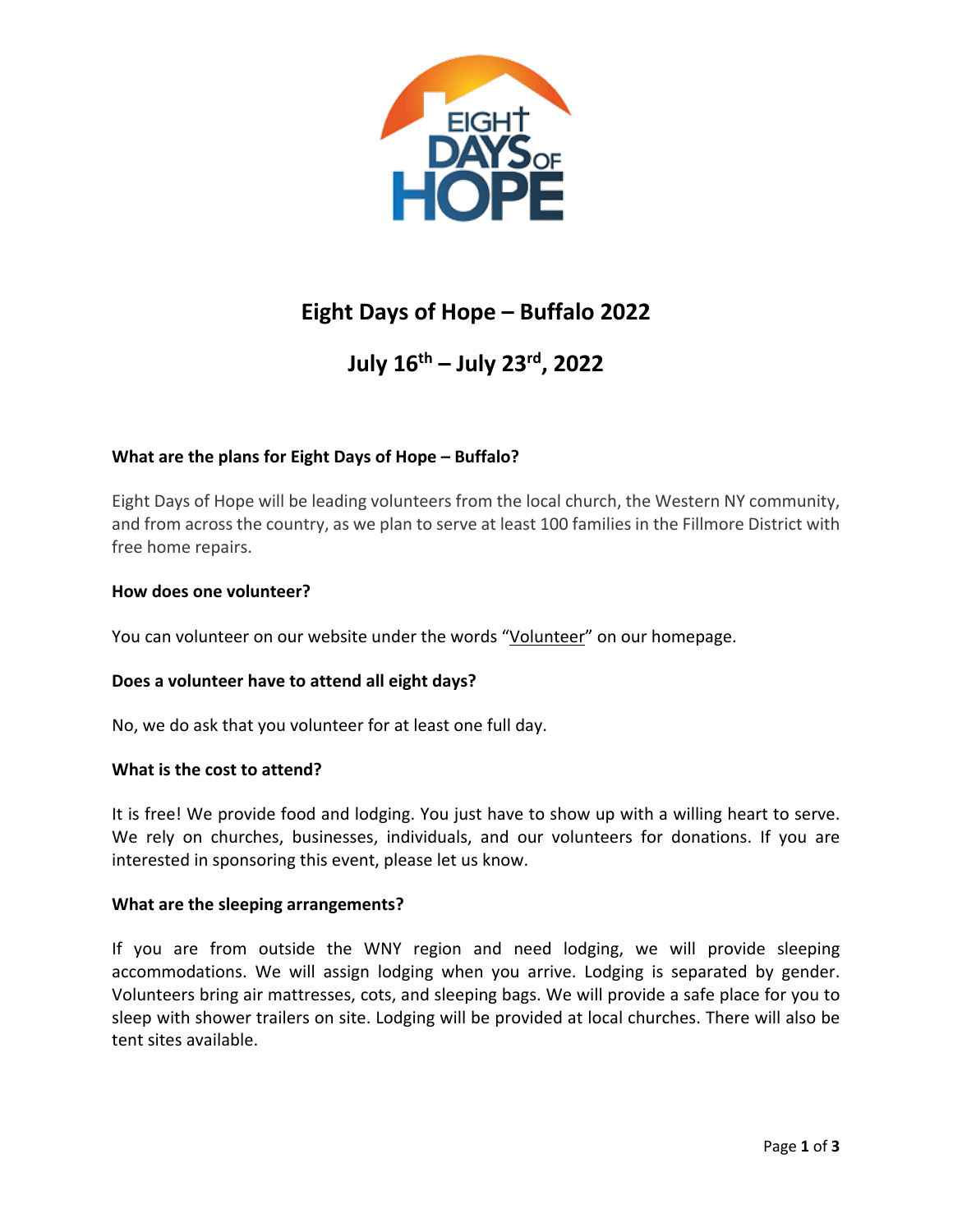# **Will there be any RV spots available?**

We will offer free RV accommodations. We will provide a place for you to park your RV and have access to water and power.

# **Do I have to bring my own food?**

No. Local volunteers who are not utilizing our lodging will be provided lunch. Volunteers who are lodging with us will be provided all their meals.

# **What kind of work will we be doing?**

There is something for everyone! The 100 families that we will be serving need landscaping, painting, roofing, plumbing, electrical and carpentry work. All skill sets are needed.

# **Should we bring tools?**

Yes! Please bring any tools that you can, especially those that you would anticipate using for any of the above-mentioned tasks. You will pick the type of work you do and can volunteer as a team at some sites. We also will provide tools if needed.

# **Can we bring our children? What about youth groups, can they attend?**

Yes, Eight Days of Hope is family friendly! Every youth volunteer (under the age of 18) that comes with an adult that is not their parent must bring a notarized Parental Consent form signed by one of his/her parents. **These forms can be found on our website**. We are asking for one adult chaperone per four youth. Please remember that there will be unique sleeping arrangements separated by gender if you are needing lodging.

# **Can we bring our pets?**

Sorry, but no pets are allowed.

# **What will be a typical day serving with Eight Days of Hope?**

Breakfast will start at 6:15 am for our out-of-town guests. At 7:00 am, all the volunteers for that day are invited to attend a 10-15 special time of worship and devotion. At 7:30 everyone will leave to serve the families. Lunch will be delivered or taken to the sites by the volunteers. Dinner will begin at 6:00 pm. In the evenings, we ask that you invite the family you are serving back for dinner. At 7:00 pm we offer an optional time of worship and devotion. The day ends at 7:30, the only exception will be Sunday, the 18<sup>th</sup>. We encourage the volunteers to visit a local church. We will start the day of volunteering at 11:00 am.